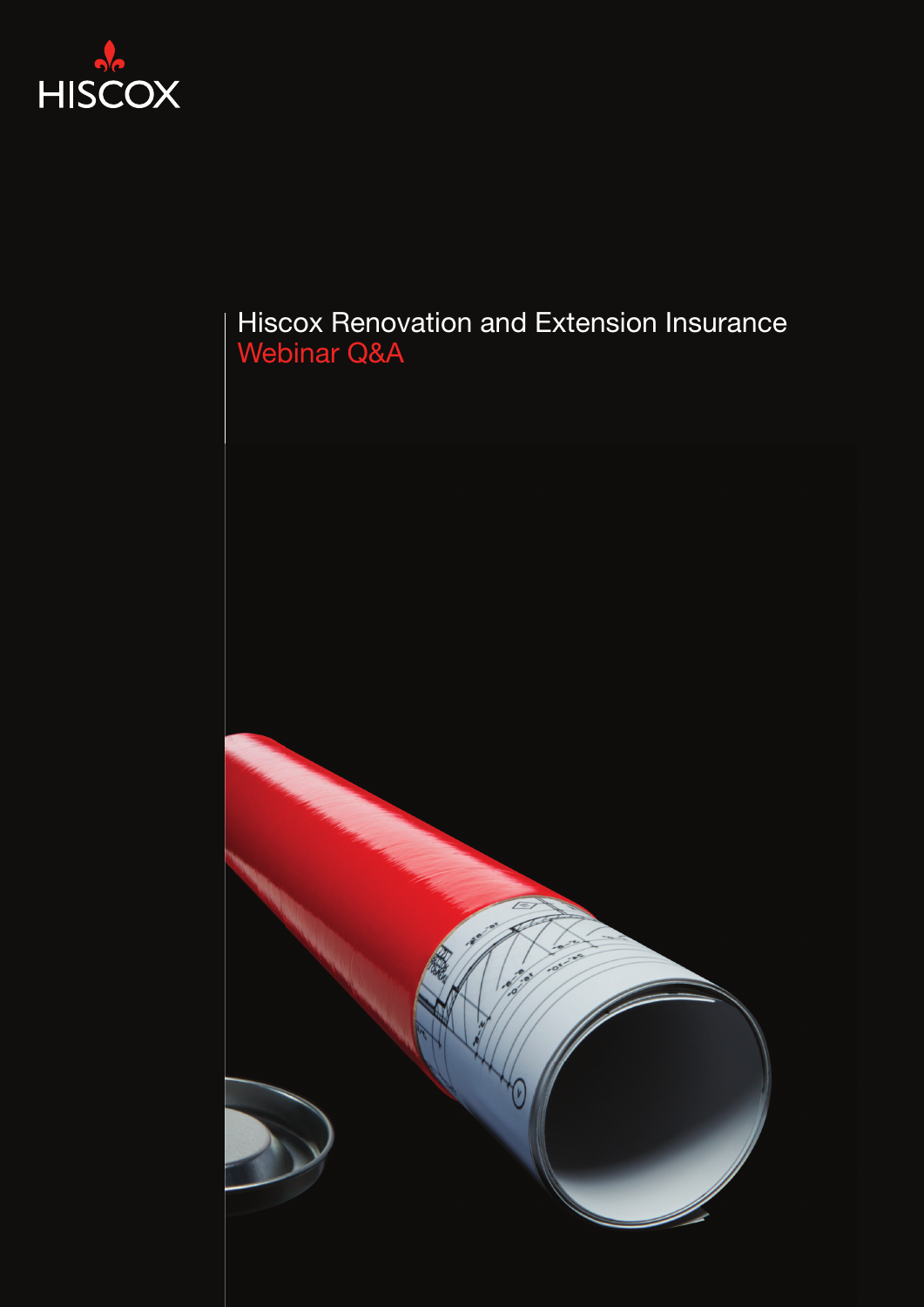- 1. Can the product be used for commercial risks? No. This product is aimed at new or existing 606 customers and therefore specifically at the high net worth home market.
- 2. What happens where the client prefers to rely on the contractors works policy – would Hiscox continue to provide cover for the existing structure? We believe that it's in the best interests of customers to insure both the building works and the existing structure under a single policy and, as such, our renovation and extension policy is only available where the existing structure is included.
- 3. Is the cover flexible so that cover can be limited only to cover the gaps under the contractors CAR cover? The policy is available where cover is purchased for the existing structure, the works in progress and property owners' liability. This way there is no need for the client to be concerned about potential 'gaps' in the contractors CAR policy. All other sections of cover are optional and can be added as required.
- 4. If the customer isn't yet a 606 policyholder do they need to become a 606 policyholder to purchase this cover or can it be arranged 'standalone'? The customer will need to purchase a 606 policy and meet our 606 appetite. We're looking to establish longterm relationships with new or existing 606 customers.

#### 5. Is there a minimum or maximum premium for the renovation and extension cover or minimum value of contract limits?

The minimum premium for the Hiscox Renovation and Extension cover is £500 but the product is sold in conjunction with a 606 policy and the usual 606 entry criteria – £500k buildings, £100k contents will still apply.

There is no set limit for works contracts however, as with any new product, we will be approaching this new area cautiously and as such there will be areas where we may request further information and our appetite might be more limited. As our knowledge and experience builds, so will our appetite.

## 6. Would Hiscox cover a building that is boarded-up? e.g. an unoccupied building that the owners wanted to ensure its security.

A property which is boarded up would be acceptable providing all other elements of the risk fit our appetite.

# 7. Will Hiscox charge a further additional premium if the works over run? What happens if the contracts over runs its original time scale?

If the works overrun then it will be possible to extend the policy. We would ask that the client notifies us in good time so that we can assess the delay to understand how the exposure is impacted. We would expect to charge a further AP in these circumstances however the size of the AP will vary based on the length of the delay and any underlying changes to the project scope.

8. Does the type of contract that the client has signed with the contractor bear any significance on Hiscox's appetite?

We will always want to know what contract has been signed so that we can understand our customer's contractual obligations and our cover and terms will vary based on what these requirements are.

9. What is the minimum contract price which Hiscox will consider?

Under the 606 policy, customers do not need to notify us of works which are less than £100k in value. If they still wish to purchase the additional cover provided by the renovation and extension insurance for projects with a value less than this then they can, however, this is subject to the £500 minimum premium.

10. Can Hiscox provide information about the expected costs to this cover?

The costs vary based on the nature of the existing property, the duration of the project and complexity of the works. We've seen projects at our minimum £500 premium and some exceeding £50k.

#### 11. Can brokers give clients access to further information to help them understand the cover they should be looking for?

We have produced client facing literature which can be found at: [http://www.hiscoxbroker.co.uk/private](http://www.hiscoxbroker.co.uk/private-client-insurance/606-home-and-contents-insurance/renovation-and-extension-insurance/)[client-insurance/606-home-and-contents-insurance/](http://www.hiscoxbroker.co.uk/private-client-insurance/606-home-and-contents-insurance/renovation-and-extension-insurance/) [renovation-and-extension-insurance/](http://www.hiscoxbroker.co.uk/private-client-insurance/606-home-and-contents-insurance/renovation-and-extension-insurance/).

## 12. Is there any cover within the policy to protect clients against the builder going bust?

I'm assuming that the question relates to any funds which have been transferred to the builder and are unrecovered. Unfortunately no cover is provided for this eventually which is why choosing a reputable builder and signing an appropriate contract with detail around the staging of payments is so important. If this is a concern for a customer then performance bonds are available in the market with the price and availability dependent on the contractors balance sheet and track record.

## 13. Non-negligence is a big selling point for the Hiscox product vs. other HNW policies where the extension of works cover is probably minimal. Please provide more information.

Where non-negligent liability cover is recommended by the architect, we are able to provide a solution. Nonnegligent liability is a complex area which takes some time to underwrite. As such we're likely to request a fair amount of additional information and our quote turnaround will be slower. This is a new area for us, and as such is the part where we most expect our appetite to grow with our experience. Where the contractors PL policy can be extended to include non-negligent cover, this should be given serious consideration. Many non-negligent claims ultimately become contractors PL and vice versa, so it can be beneficial to have these two elements insured in one place.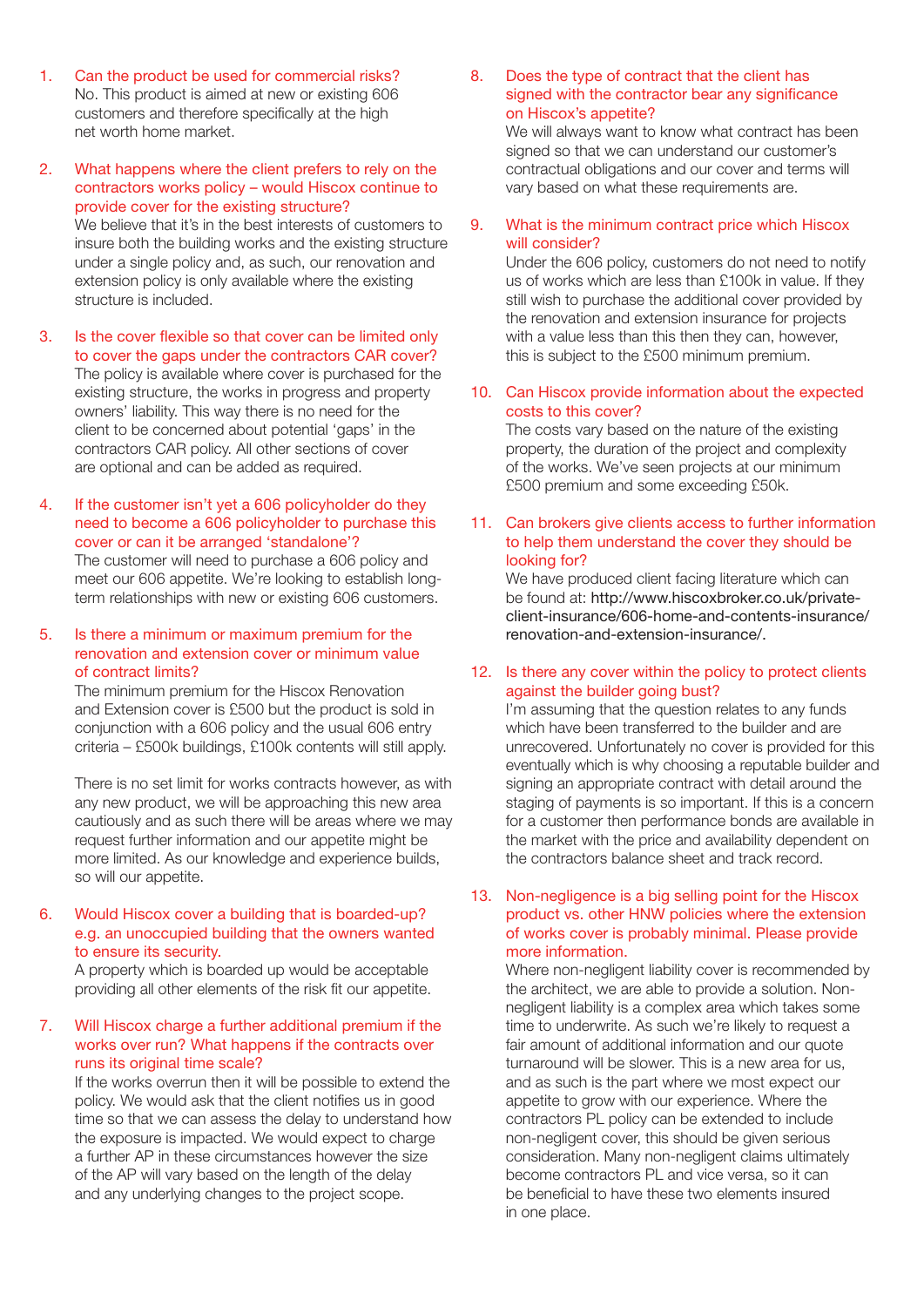- 14. Does the cover automatically include terrorism? The customer benefits from the same level of terrorism cover provided under the standard 606 policy. Where the property is insured in the name of a company or trust, the risk requires ceding to Pool Re and, as such, a further additional terrorism premium will be quoted.
- 15. Is there cover for a rectification/maintenance period? Cover is provided for as long as the 606 policy remains in force for rectifications up to £100k in total. Should the cost of the rectifications be greater than this or where additional cover is required by the client for plant, machinery, building materials etc. then we would expect to be notified and would amend the policy accordingly.
- 16. What if the intention of the client is to demolish the existing property and replace with a new build? Cover can be provided for the new build but it is not usual to offer cover for the existing structure. The client's interest is best served in maintaining cover for a new build to maintain control and guard against a lapse in cover if the contractor goes bust or has their contract terminated for another reason.

# 17. For new risks about to undergo works, will Hiscox insist on picking up the contents cover or can you accept buildings only risks?

We are looking to insure the main homes of our customers and so would expect the contents to be moved to us, however we appreciate that this may not be possible from day one.

- 18. Would Hiscox take on a new enquiry where the building is just being purchased and will remain empty whilst works are being carried out? Yes. Providing the customer meets our 606 criteria and wishes to insure with Hiscox once the works are complete.
- 19. How quickly will quotes be turned around, knowing that clients often don't inform brokers of works until the days before the works begin?

We will endeavour to maintain our usual quote turnaround time however building works quote can be complex and, as such, may take longer to turnaround. To make the process as fast as possible we would ask that all information requested is provided promptly in as much detail as is available.

20. Am I correct in that a big benefit is that any damage (likely to be to contract works and existing structures) would be picked up by Hiscox as a single claim as opposed to a contractors policy covering the CAR, which would lead to two separate claims?

This is correct and is one of the key benefits. The customer is already trusting the contractor to look after their biggest asset appropriately and in purchasing Hiscox Renovation and Extension cover, they can be assured that they have retained control of the insurance of their home. In the event of a loss we would settle the covered elements under the renovation and extension policy and would look to recover any costs from the contractor separately from this.

21. Could Hiscox cover contents only for a client during contract works?

Yes we could, but in truth this is what we would have done prior to launching the renovation and extension policy. There would be no cover for the structure or the works, just the contents in the property.

- 22. Does a contract have to be in place with the builders? Not necessarily but as its common practice for a contract to be signed, we would want to understand why a contract is not in place.
- 23. Who is the actual insurer for the works? Hiscox are the insurer for the works however we utilise the experience and expertise of renovation insurance brokers to help underwrite the risks.
- 24. Can new builds be covered? Yes, new builds can be covered.
- 25. Is the 'works value limit' within the current 606 contract altering?

We have no plans to change this from the current £100,000. For works beneath this amount the customer can still purchase the policy extension if they would like the added protection of the additional cover, however this is not compulsory.

- 26. Competing markets currently exclude cover for contractors residing at the residence during the works; will Hiscox consider risks of this nature? Unfortunately we're unsure of what this question means. We are happy to give it further consideration if the broker could provide further information.
- 27. Is the renovation and extension premium paid in one go or can it be added to monthly instalments? The premium can be paid by the existing payment method, including by instalments. It's important to note however that the renovation and extension policy premium will be spread over the remaining 606 policy period. So if works commence six months into the 606 policy then the full works premium will be spread over the remaining six months.
- 28. How would Hiscox calculate the extension to the insurance? Is it pro-rata?

The premium is calculated based on the duration of the project, the nature of the works and the size of the existing structure.

29. What if someone self-manages their project and uses various contractors as and when?

Self-managed projects require full project public liability and much depends on the project management experience of the client. Unfortunately we do not provide full project public liability cover but we would recommend that clients who want to use specified sub-contractors employ a project manager who will be able to advise on works sequencing and health and safety matters which will fall to the client if they are site controller.